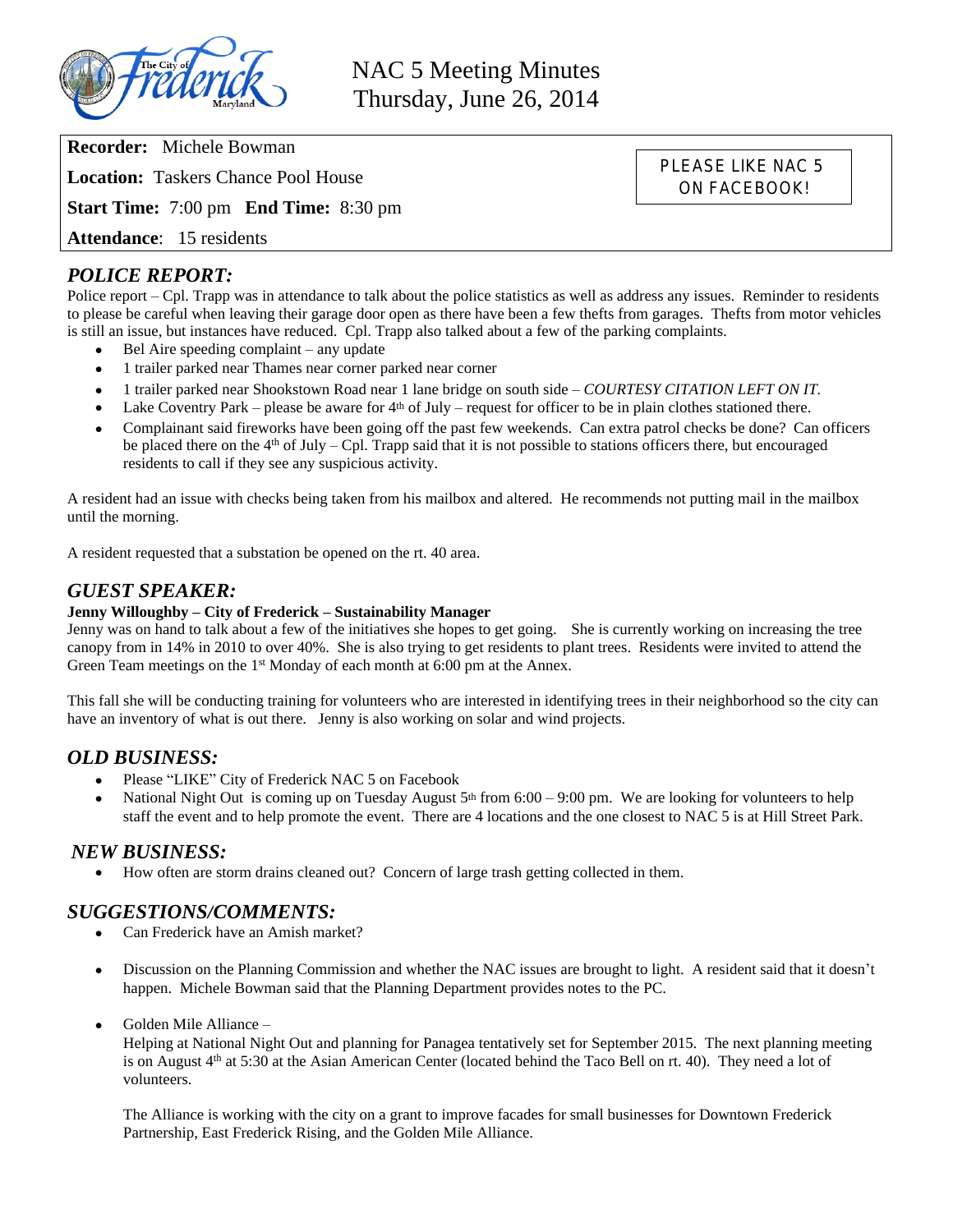*UPCOMING EVENTS:*<br>• June 30<sup>th</sup> – July 2<sup>nd</sup> 9:00 – 12:30 pm

June  $30^{\text{th}}$  – July  $2^{\text{nd}}$  9:00 – 12:30 pm Youth Police Academy FPD Training Center – see Michele Bowman for more info August  $5^{\text{th}}$  6:00 – 9:00 pm National Night Out Hill Street, Mullinix, & Carrollton Park & Wo • August  $5<sup>th</sup>$  6:00 – 9:00 pm National Night Out Hill Street, Mullinix, & Carrollton Park & Worman's Mill

# *NAC 5CONTACT INFORMATION: ournac5@gmail.com*

| Diana Halleman |  |
|----------------|--|
| Sharon Glaser  |  |
| Shauna Tunder  |  |

[hallemd@yahoo.com](mailto:hallemd@yahoo.com) Belinda Morton [taskerschanceinfo@gmail.com](mailto:taskerschanceinfo@gmail.com)<br>sglaser@aol.com Gerald Harris harrisge04021958@aol.com [harrisge04021958@aol.com](mailto:harrisge04021958@aol.com) shaunatunder@comcast.net Catherine DiGennaro catherine@digennaro.com

# *CITY CONTACT INFORMATION:*

Michele Bowman, Community Outreach/NAC Specialist: 301-600-2091 mbowman@frederickmdpolice.org

| <b>Frederick Police Department</b> |
|------------------------------------|
| <b>Frederick Police Department</b> |
| Code Enforcement                   |

#### **NAC 5 MEETINGS – 7:00 pm** Taskers Chance Pool House

August 28th September 25<sup>th</sup> October 23rd November 20th

# Sgt. Mike Pue 301-600-1278 mpue@frederickmdpolice.org

Cpl. Wayne Trapp 301-600-1258 wtrapp@frederickmdpolice.org<br>Dean Brightbill 301-600-3832 dbrightbill@cityoffrederick.com 301-600-3832 dbrightbill@cityoffrederick.com

#### **FREDERICK POLICE DEPARTMENT**

**Emergency:** 911 **Non-Emergency:** 301-600-2100 **Anonymous Crime Tips** 301-600 TIPS (8477) – phone 240-674-TIPS (8477) - text [fpdcrimetip@frederickmdpolice.org](mailto:fpdcrimetip@frederickmdpolice.org) **Drug Tip Line** 301-600-2246

[fpddrugtip@frederickmdpolice.org](mailto:fpddrugtip@frederickmdpolice.org)

#### **NAC 5 FPD Statistics**

| <b>CALL TYPE</b>                     |              | Jan                     | Feb             | Mar                              | Apr                 | May                        | June           | July            | Aug                     | <b>Sept</b>     | Oct             | <b>Nov</b>      | <b>Dec</b>      |
|--------------------------------------|--------------|-------------------------|-----------------|----------------------------------|---------------------|----------------------------|----------------|-----------------|-------------------------|-----------------|-----------------|-----------------|-----------------|
| <b>Calls For Service</b>             | 2011         | 1162                    | 1071            | 1260                             | 1258                | 892                        | 1040           | 1156            | 1152                    | 1439            | 1257            | <b>1090</b>     | 1293            |
|                                      | 2012         | 1156                    | 1159            | 1386                             | 1223                | 1306                       | 1244           | 1226            | 1330                    | 1137            | 1321            | 1163            | 1248            |
|                                      | 2013         | 1157                    | 1229            | 1214                             | 1315                | 1324                       | 1194           | 1223            | 1336                    | 1148            | 1355            | 1325            | 1399            |
|                                      | 2014         | 1572                    | 1484            | 1516                             | 1682                | 1629                       |                |                 |                         |                 |                 |                 |                 |
| Patrol Checks (proactive)            | 2011         | 109                     | 145             | 194                              | 151                 | 86                         | 105            | 77              | 58                      | 146             | 114             | 138             | 193             |
|                                      | 2012         | 116                     | 113             | 164                              | 199                 | 203                        | 163            | 217             | 252                     | 217             | 214             | 162             | 195             |
|                                      | 2013         | 213                     | 203             | 181                              | 229                 | 192                        | 161            | 149             | 159                     | 135             | 154             | 141             | 157             |
|                                      | 2014         | 328                     | 234             | 215                              | 224                 | 228                        |                |                 |                         |                 |                 |                 |                 |
| <b>Traffic Stops (proactive)</b>     | 2011         | 336                     | 330             | 300                              | 286                 | 199                        | 180            | 267             | 253                     | 417             | 323             | 267             | 286             |
|                                      | 2012         | 228                     | 378             | 407                              | 248                 | 258                        | 224            | 155             | 198                     | 180             | 256             | 232             | 287             |
|                                      | 2013         | 296                     | 408             | 356                              | 209                 | 241                        | 195            | 221             | 231                     | 193             | 227             | 226             | 254             |
|                                      | 2014         | 234                     | 284             | 300                              | 348                 | 330                        |                |                 |                         |                 |                 |                 |                 |
| <b>Calls Minus Above (proactive)</b> | 2011         | 717                     | 596             | 766                              | 821                 | 607                        | 755            | 812             | 841                     | 876             | 820             | 685             | 814             |
|                                      | 2012         | 812                     | 668             | 815                              | 975                 | 845                        | 857            | 854             | 880                     | 740             | 851             | 769             | 766             |
|                                      | 2013         | 548                     | 618             | 677                              | 877                 | 891                        | 838            | 853             | 946                     | 820             | 974             | 958             | 988             |
|                                      | 2014         | 1010                    | 966             | 1001                             | 1110                | 1071                       |                |                 |                         |                 |                 |                 |                 |
| <b>Average Calls Per Day (minus</b>  | 2011         | 23                      | 20              | 25                               | 27                  | 20                         | 25             | $\overline{27}$ | $\overline{27}$         | $\overline{29}$ | $\overline{27}$ | $\overline{22}$ | $\overline{27}$ |
| alarms)                              | 2012         | 26                      | 22              | 27                               | 33                  | 35                         | 28             | 28              | 28                      | 24              | 27              | 25              | 24              |
|                                      | 2013         | 21                      | 20              | 22                               | 28                  | 28                         | 27             | 27              | 30                      | 26              | 31              | 30              | 31              |
|                                      | 2014         | 32                      | 31              | 32                               | 36                  | 35                         |                |                 |                         |                 |                 |                 |                 |
| 911                                  | 2011         | 78                      | 77              | 71                               | 98                  | 79                         | 90             | 96              | 97                      | 115             | 101             | 88              | 104             |
|                                      | 2012         | 116                     | 53              | 85                               | 108                 | 94                         | 123            | 111             | 96                      | 115             | 102             | 83              | 106             |
|                                      | 2013         | 82                      | 90              | 94                               | 113                 | 96                         | 87             | 112             | 98                      | 108             | 77              | 97              | 102             |
|                                      | 2014         | 113                     | 95              | 108                              | 131                 | 130                        |                |                 |                         |                 |                 |                 |                 |
| Accident, Personal Injury            | 2011         | $\overline{\mathbf{3}}$ | $\overline{4}$  | 6                                | $\overline{4}$      | $\overline{c}$             | $\overline{2}$ | $\tau$          | 4                       | 5               | $\overline{c}$  | 5               | 1               |
|                                      | 2012         | $\overline{4}$          | 5               | $\overline{7}$                   | 11                  | 12                         | $\sqrt{2}$     | $\sqrt{2}$      | 3                       | $\overline{4}$  | 3               | 3               | $\sqrt{2}$      |
|                                      | 2013<br>2014 | $\overline{4}$          | 1               | $\overline{4}$<br>$\overline{2}$ | 3<br>$\overline{c}$ | $\overline{4}$<br>$\Omega$ | 10             | $\Omega$        | 6                       | 6               | 5               | $7\phantom{.0}$ | $\overline{2}$  |
|                                      |              | 3                       | $\overline{0}$  |                                  |                     |                            |                |                 |                         |                 |                 |                 |                 |
| Accident, Property Damage            | 2011         | $\overline{18}$         | $\overline{13}$ | 19                               | 13                  | 9                          | 17             | 15              | $\overline{21}$         | 19              | $\overline{30}$ | 20              | $\overline{23}$ |
|                                      | 2012         | 20                      | 19<br>13        | 26                               | 22<br>18            | 20<br>27                   | 16             | 13              | 23                      | 17<br>13        | 18              | 19              | 23<br>22        |
|                                      | 2013<br>2014 | 15<br>23                | 23              | 15<br>25                         | 15                  | 21                         | 28             | 26              | 26                      |                 | 24              | 22              |                 |
|                                      |              | 34                      | 19              |                                  |                     |                            |                |                 | 30                      |                 |                 |                 |                 |
| Accident, Vehicle                    | 2011<br>2012 | 42                      | 51              | 30<br>54                         | 30<br>54            | 17<br>62                   | 27<br>51       | 38<br>38        | 46                      | 32<br>40        | 45<br>42        | 35<br>37        | 29<br>58        |
|                                      | 2013         | 33                      | 37              | 35                               | 45                  | 55                         | 73             | 40              | 60                      | 46              | 47              | 45              | 47              |
|                                      | 2014         | 52                      | 44              | 52                               | 40                  | 47                         |                |                 |                         |                 |                 |                 |                 |
|                                      | 2011         | $\mathbf{1}$            | $\mathbf{1}$    | 1                                | $\mathbf{0}$        | $\overline{0}$             | $\overline{2}$ | $\overline{0}$  | $\mathbf{0}$            | $\mathbf{0}$    | $\overline{0}$  | $\overline{0}$  | $\overline{0}$  |
| <b>Alcohol Complaint</b>             | 2012         | $\mathbf{0}$            | $\overline{0}$  | $\mathbf{0}$                     | $\mathbf{0}$        | $\overline{0}$             | $\mathbf{0}$   | $\overline{0}$  | $\overline{0}$          | $\mathbf{0}$    | $\mathbf{0}$    | $\mathbf{0}$    | $\overline{0}$  |
|                                      | 2013         | $\mathbf{0}$            | $\overline{0}$  | $\mathbf{0}$                     | $\mathbf{0}$        | $\overline{0}$             | $\mathbf{0}$   | $\Omega$        | $\theta$                | $\mathbf{0}$    | $\overline{0}$  | $\mathbf{0}$    | $\mathbf{0}$    |
|                                      | 2014         | $\overline{c}$          | $\mathbf{0}$    | $\overline{c}$                   | $\Omega$            | $\Omega$                   |                |                 |                         |                 |                 |                 |                 |
|                                      | 2011         | $\overline{4}$          | $\mathbf{1}$    | $\overline{3}$                   | 8                   | 3                          | $\overline{4}$ | 6               | 3                       | $\mathfrak{Z}$  | 12              | 3               | $\mathfrak{Z}$  |
| Assault                              | 2012         | 10                      | 3               | $\overline{4}$                   | 6                   | $\overline{4}$             | $\overline{c}$ | 5               | 6                       | $\mathbf{1}$    | 5               | 5               | 6               |
|                                      |              |                         |                 |                                  |                     |                            |                |                 |                         |                 |                 |                 |                 |
|                                      |              |                         |                 |                                  |                     |                            |                |                 |                         |                 |                 |                 |                 |
|                                      | 2013<br>2014 | 8<br>$\overline{4}$     | 3<br>6          | 8<br>5                           | 8<br>3              | 9<br>11                    | $\overline{7}$ | $\overline{4}$  | $\overline{\mathbf{4}}$ | 8               | 5               | 6               | 10              |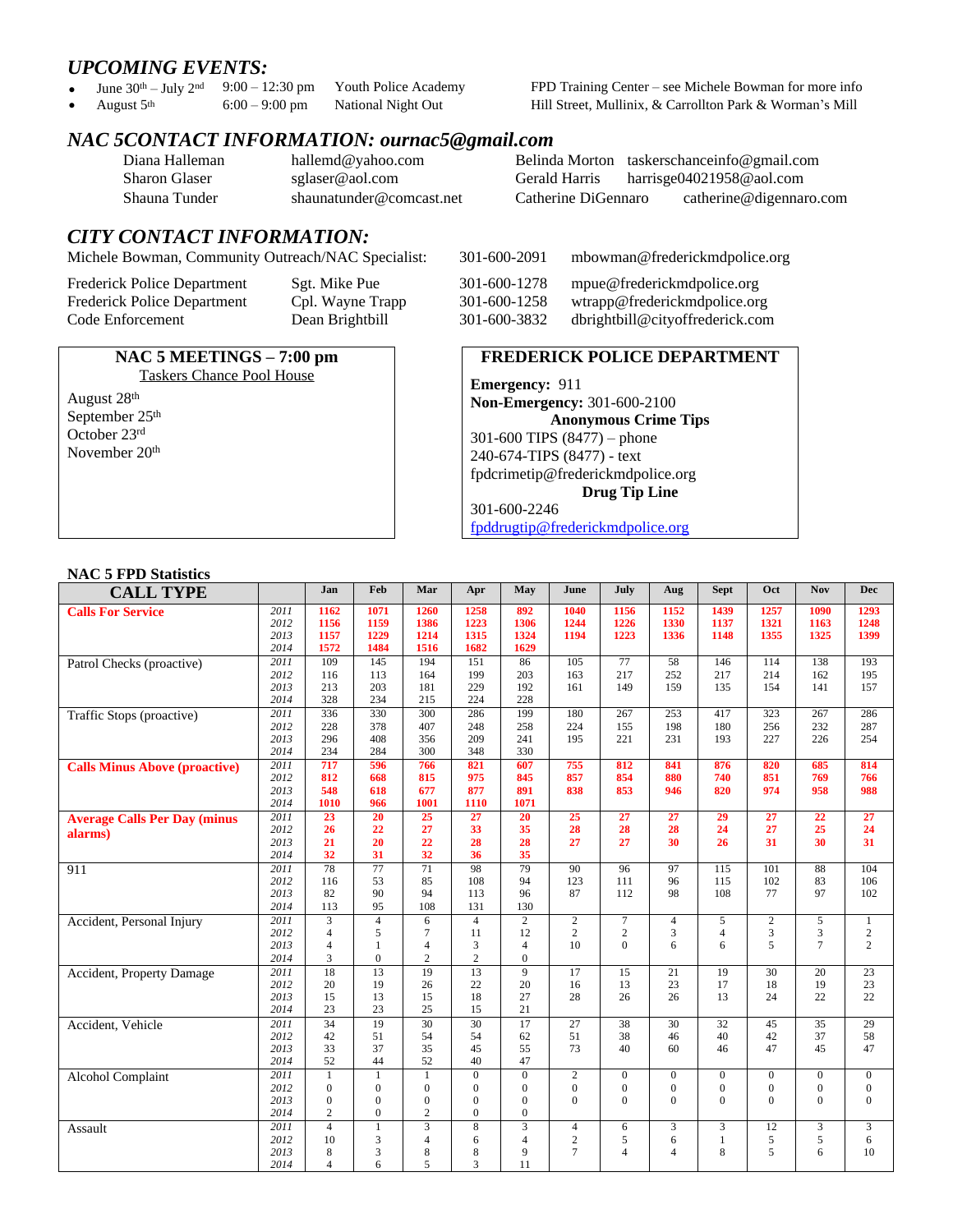| Attempt to Locate               | 2011         | $\boldsymbol{0}$                     | $\boldsymbol{0}$                     | $\boldsymbol{0}$                     | $\boldsymbol{0}$                     | $\boldsymbol{0}$                     | $\sqrt{2}$                           | $\sqrt{2}$                         | $\boldsymbol{0}$                 | $\mathbf{1}$                       | $\mathbf{1}$                         | $\mathbf{1}$                         | $\boldsymbol{0}$                     |
|---------------------------------|--------------|--------------------------------------|--------------------------------------|--------------------------------------|--------------------------------------|--------------------------------------|--------------------------------------|------------------------------------|----------------------------------|------------------------------------|--------------------------------------|--------------------------------------|--------------------------------------|
|                                 | 2012         | $\mathbf{2}$                         | $\mathbf{1}$                         | $\overline{c}$                       | $\boldsymbol{0}$                     | $\mathfrak{Z}$                       | $\mathbf{1}$                         | 3                                  | $\mathbf{1}$                     | $\boldsymbol{0}$                   | $\boldsymbol{0}$                     | $\sqrt{2}$                           | $\mathbf{1}$                         |
|                                 | 2013         | $\boldsymbol{0}$                     | $\mathbf{1}$                         | $\overline{c}$                       | 2                                    | 3                                    | $\overline{c}$                       | $\overline{0}$                     | $\mathbf{1}$                     | $\mathbf{1}$                       | $\overline{2}$                       | $\overline{4}$                       | $\mathbf{1}$                         |
|                                 | 2014         | 1                                    | $\sqrt{5}$                           | 1                                    | 1                                    | $\boldsymbol{0}$                     |                                      |                                    |                                  |                                    |                                      |                                      |                                      |
| Burglary, B&E in Progress       | 2011         | $\overline{0}$                       | $\overline{0}$                       | $\overline{0}$                       | $\overline{0}$                       | $\overline{0}$                       | $\overline{0}$                       | $\boldsymbol{0}$                   | $\boldsymbol{0}$                 | $\mathbf{0}$                       | $\boldsymbol{0}$                     | $\overline{0}$                       | $\boldsymbol{0}$                     |
|                                 | 2012<br>2013 | $\boldsymbol{0}$<br>$\boldsymbol{0}$ | $\mathbf{1}$<br>$\boldsymbol{0}$     | $\boldsymbol{0}$<br>$\boldsymbol{0}$ | $\boldsymbol{0}$<br>$\boldsymbol{0}$ | $\boldsymbol{0}$<br>$\mathbf{0}$     | $\mathbf{1}$<br>$\boldsymbol{0}$     | $\boldsymbol{0}$<br>$\mathbf{0}$   | 1<br>$\overline{0}$              | $\mathbf{0}$<br>$\overline{0}$     | $\mathbf{1}$<br>$\mathbf{0}$         | $\mathbf{1}$<br>$\mathbf{0}$         | $\mathbf{1}$<br>$\mathbf{1}$         |
|                                 | 2014         | $\boldsymbol{0}$                     | $\boldsymbol{0}$                     | $\boldsymbol{0}$                     | 2                                    | $\boldsymbol{0}$                     |                                      |                                    |                                  |                                    |                                      |                                      |                                      |
| <b>Burglary</b> , Commercial    | 2011         | $\overline{0}$                       | $\overline{0}$                       | $\boldsymbol{0}$                     | $\boldsymbol{0}$                     | $\boldsymbol{0}$                     | $\,$ 8 $\,$                          | $\boldsymbol{0}$                   | 1                                | 3                                  | $\boldsymbol{0}$                     | $\overline{2}$                       | $\boldsymbol{0}$                     |
|                                 | 2012         | $\mathbf{1}$                         | $\boldsymbol{0}$                     | $\boldsymbol{0}$                     | $\boldsymbol{0}$                     | $\boldsymbol{0}$                     | $\sqrt{2}$                           | $\boldsymbol{0}$                   | $\mathbf{1}$                     | $\mathbf{1}$                       | $\mathbf{1}$                         | $\boldsymbol{0}$                     | $\mathbf{1}$                         |
|                                 | 2013         | $\boldsymbol{0}$                     | 1                                    | $\boldsymbol{0}$                     | 2                                    | $\boldsymbol{0}$                     | $\overline{c}$                       | $\boldsymbol{0}$                   | $\overline{2}$                   | $\mathbf{1}$                       | $\mathbf{0}$                         | $\mathbf{0}$                         | $\boldsymbol{0}$                     |
|                                 | 2014         | $\boldsymbol{0}$                     | $\boldsymbol{0}$                     | $\boldsymbol{0}$                     | $\mathbf{1}$                         | $\boldsymbol{0}$                     |                                      |                                    |                                  |                                    |                                      |                                      |                                      |
| Burglary, Residential           | 2011         | $\overline{4}$                       | $\overline{0}$                       | $\overline{4}$                       | $\overline{4}$                       | $\overline{0}$                       | $\boldsymbol{0}$                     | 3                                  | $\overline{4}$                   | $\overline{4}$                     | $\mathbf{1}$                         | $\overline{c}$                       | $\boldsymbol{7}$                     |
|                                 | 2012         | 5                                    | $\boldsymbol{0}$                     | 3                                    | 3                                    | $\sqrt{2}$                           | $\mathfrak{Z}$                       | $\overline{4}$                     | $\boldsymbol{2}$                 | $\overline{4}$                     | 3                                    | 6                                    | $\overline{4}$                       |
|                                 | 2013         | $\mathbf{1}$                         | 3                                    | $\overline{c}$                       | 1                                    | 5                                    | 3                                    | $\overline{0}$                     | 1                                | 3                                  | $\mathbf{1}$                         | $\mathbf{1}$                         | $\boldsymbol{0}$                     |
|                                 | 2014         | $\mathbf{1}$                         | $\boldsymbol{0}$                     | 3                                    | 1                                    | 5                                    |                                      |                                    |                                  |                                    |                                      |                                      |                                      |
| Destruction of                  | 2011         | $\overline{10}$                      | $\overline{9}$                       | $\overline{10}$                      | $\overline{12}$                      |                                      | $\overline{7}$                       | 13                                 | 11                               | $\overline{7}$                     | 5                                    | 8                                    | $\overline{10}$                      |
| Property/Vandalism              | 2012         | 12                                   | 5                                    | 9                                    | 9                                    | 13                                   | $\,$ 8 $\,$                          | 10                                 | 9                                | 13                                 | 13                                   | 9                                    | 8                                    |
|                                 | 2013         | $\boldsymbol{7}$                     | 5                                    | 5                                    | 9                                    | 12                                   | 15                                   | 12                                 | 9                                | 9                                  | 5                                    | 8                                    | $\sqrt{2}$                           |
|                                 | 2014         | 3                                    | $\overline{c}$                       | 9                                    | 8                                    | 10                                   |                                      |                                    |                                  |                                    |                                      |                                      |                                      |
| Discharging Firearm             | 2011<br>2012 | $\mathbf{1}$<br>$\mathbf{0}$         | $\boldsymbol{0}$<br>$\boldsymbol{0}$ | $\mathbf{1}$                         | $\boldsymbol{0}$<br>$\boldsymbol{0}$ | $\boldsymbol{0}$<br>$\mathbf{0}$     | $\boldsymbol{0}$<br>$\boldsymbol{0}$ | $\mathbf{0}$                       | $\boldsymbol{0}$<br>3            | $\mathbf{0}$<br>$\overline{0}$     | $\boldsymbol{0}$<br>$\boldsymbol{0}$ | $\overline{c}$<br>$\overline{4}$     | $\overline{7}$<br>$\boldsymbol{0}$   |
|                                 | 2013         | $\boldsymbol{0}$                     | $\boldsymbol{0}$                     | 1<br>1                               | 1                                    | 1                                    | 3                                    | $\mathbf{1}$<br>$\mathbf{1}$       | $\mathbf{1}$                     | $\mathbf{1}$                       | $\mathbf{0}$                         | $\sqrt{2}$                           | $\mathbf{1}$                         |
|                                 | 2014         | $\mathfrak{2}$                       | $\boldsymbol{0}$                     | $\mathbf{1}$                         | $\overline{c}$                       | $\overline{2}$                       |                                      |                                    |                                  |                                    |                                      |                                      |                                      |
| <b>Disorderly Conduct</b>       | 2011         | 3                                    | 3                                    | $\mathbf{1}$                         | 5                                    | $\boldsymbol{0}$                     | $\overline{3}$                       | 3                                  | $\overline{c}$                   | $\overline{c}$                     | $\overline{4}$                       | $\mathbf{2}$                         | $\overline{7}$                       |
|                                 | 2012         | $\overline{4}$                       | $\overline{4}$                       | 1                                    | 1                                    | $\overline{4}$                       | $\boldsymbol{0}$                     | $\boldsymbol{7}$                   | $\mathbf{1}$                     | $\overline{c}$                     | $\sqrt{2}$                           | 5                                    | $\mathbf{1}$                         |
|                                 | 2013         | $\overline{4}$                       | $\sqrt{2}$                           | $\boldsymbol{0}$                     | $\boldsymbol{2}$                     | $\mathfrak{Z}$                       | $\mathbf{1}$                         | 3                                  | $\overline{2}$                   | $\overline{0}$                     | $\mathbf{1}$                         | 5                                    | 2                                    |
|                                 | 2014         | $\boldsymbol{0}$                     | $\mathbf{1}$                         | $\mathbf{2}$                         | $\boldsymbol{0}$                     | $\overline{4}$                       |                                      |                                    |                                  |                                    |                                      |                                      |                                      |
| Disturbance/Fights/Noise        | 2011         | $\overline{0}$                       | $\overline{0}$                       | $\mathbf{1}$                         | $\mathbf{1}$                         | $\mathbf{0}$                         | $\overline{2}$                       | $\boldsymbol{0}$                   | $\boldsymbol{0}$                 | $\mathbf{0}$                       | $\mathbf{1}$                         | $\mathbf{1}$                         | $\mathbf{0}$                         |
|                                 | 2012         | 1                                    | $\boldsymbol{0}$                     | $\boldsymbol{0}$                     | $\mathbf{1}$                         | $\boldsymbol{0}$                     | $\boldsymbol{0}$                     | $\boldsymbol{0}$                   | 1                                | $\overline{c}$                     | $\mathbf{1}$                         | $\boldsymbol{0}$                     | $\mathbf{1}$                         |
|                                 | 2013         | $\mathbf{1}$                         | $\boldsymbol{0}$                     | $\boldsymbol{0}$                     | $\overline{c}$                       | 3                                    | $\boldsymbol{0}$                     | 3                                  | $\overline{4}$                   | $\overline{c}$                     | $\mathbf{1}$                         | $\overline{c}$                       | $\mathbf{1}$                         |
|                                 | 2014         | $\sqrt{2}$                           | $\mathbf{1}$                         | 8                                    | $\mathbf{1}$                         | $\sqrt{5}$                           |                                      |                                    |                                  |                                    |                                      |                                      |                                      |
| Domestic Assault/Dispute        | 2011         | $\overline{c}$                       | $\overline{4}$                       | 3                                    | 6                                    | $\mathfrak z$                        | $\tau$                               | $\mathfrak{Z}$                     | 5                                | $\overline{c}$                     | $\overline{4}$                       | $\mathbf{1}$                         | $\,1$                                |
|                                 | 2012         | $\mathbf{0}$                         | $\mathbf{1}$                         | $\mathbf{1}$                         | 5                                    | 3                                    | $\overline{4}$                       | $\mathfrak{Z}$                     | $\boldsymbol{2}$                 | $\overline{c}$                     | $\sqrt{2}$                           | 5                                    | 3                                    |
|                                 | 2013         | $\mathbf{1}$                         | 6                                    | 3                                    | $\mathbf{1}$                         | $\mathfrak{Z}$                       | $\overline{4}$                       | 5                                  | 3                                | $\overline{4}$                     | 3                                    | $\overline{4}$                       | $\overline{c}$                       |
|                                 | 2014         | $\boldsymbol{0}$                     | 8                                    | $\mathbf{1}$                         | $\overline{c}$                       | 3                                    |                                      |                                    |                                  |                                    |                                      |                                      |                                      |
| Drug Complaint (narcotics)      | 2011         | $\overline{2}$                       | $\overline{3}$                       | $\overline{0}$                       | $\overline{5}$                       | $\overline{1}$                       | $\overline{3}$                       | $\,1\,$                            | $\mathbf{1}$                     | $\overline{\mathbf{3}}$            | $\mathbf{1}$                         | $\mathbf{1}$                         | $\overline{2}$                       |
|                                 | 2012         | $\boldsymbol{0}$                     | $\overline{4}$                       | 3                                    | 3                                    | $\mathbf{1}$                         | $\mathbf{1}$                         | $\sqrt{2}$                         | 5                                | $\mathbf{1}$                       | $\mathfrak{Z}$                       | $\overline{4}$                       | $\mathbf{1}$                         |
|                                 | 2013<br>2014 | $\sqrt{2}$<br>$\sqrt{2}$             | $\sqrt{2}$<br>$\sqrt{2}$             | $\overline{c}$<br>3                  | 1<br>4                               | $\sqrt{2}$<br>$\overline{4}$         | $\mathbf{1}$                         | 3                                  | $\boldsymbol{0}$                 | $\overline{c}$                     | $\mathbf{2}$                         | $\mathbf{1}$                         | $1\,$                                |
|                                 | 2011         | $\overline{4}$                       | $\overline{c}$                       | 6                                    | 3                                    | $\overline{5}$                       | 6                                    | $\sqrt{2}$                         | $\overline{4}$                   | 5                                  | $\overline{4}$                       | 3                                    | $\sqrt{2}$                           |
| Fraud                           | 2012         | $7\phantom{.0}$                      | 10                                   | 8                                    | 7                                    | $\sqrt{2}$                           | 12                                   | 5                                  | $\mathbf{1}$                     | $\overline{c}$                     | 3                                    | $\mathfrak{Z}$                       | $\overline{4}$                       |
|                                 | 2013         | 5                                    | 1                                    | 5                                    | 4                                    | 6                                    | 10                                   | $\overline{4}$                     | $\overline{4}$                   | $\overline{2}$                     | 6                                    | $\overline{4}$                       | $\sqrt{2}$                           |
|                                 | 2014         | 3                                    | 8                                    | $\overline{c}$                       | 5                                    | 4                                    |                                      |                                    |                                  |                                    |                                      |                                      |                                      |
| Graffiti                        | 2011         | $\mathbf{1}$                         | $\mathbf{1}$                         | $\mathbf{1}$                         | $\overline{0}$                       | $\overline{2}$                       | $\mathfrak{Z}$                       | $\mathbf{1}$                       | 3                                | $\mathbf{0}$                       | $\boldsymbol{0}$                     | $\mathbf{1}$                         | $\overline{2}$                       |
|                                 | 2012         | $\mathbf{1}$                         | $\boldsymbol{0}$                     | $\boldsymbol{0}$                     | $\overline{0}$                       | $\mathbf{0}$                         | $\boldsymbol{0}$                     | $\boldsymbol{0}$                   | $\boldsymbol{0}$                 | $\overline{0}$                     | $\mathbf{1}$                         | $\boldsymbol{0}$                     | $\boldsymbol{0}$                     |
|                                 | 2013         | $\boldsymbol{0}$                     | $\sqrt{2}$                           | 3                                    | 1                                    | $\boldsymbol{0}$                     | 3                                    | $\boldsymbol{0}$                   | 0                                | $\overline{0}$                     | $\mathbf{0}$                         | 4                                    | $\mathbf{1}$                         |
|                                 | 2014         | $\boldsymbol{0}$                     | $\mathbf{1}$                         | $\overline{c}$                       | $\boldsymbol{0}$                     | $\sqrt{2}$                           |                                      |                                    |                                  |                                    |                                      |                                      |                                      |
| Harassment                      | 2011         | $\mathbf{1}$                         | $\boldsymbol{0}$                     | $\boldsymbol{0}$                     | $\boldsymbol{0}$                     | $\boldsymbol{0}$                     | $\sqrt{2}$                           | $\mathbf{1}$                       | $\mathbf{1}$                     | $\mathbf{0}$                       | $\sqrt{2}$                           | $\mathbf{1}$                         | $\mathbf{0}$                         |
|                                 | 2012         | $\boldsymbol{0}$                     | $\mathbf{1}$                         | 3                                    | $\boldsymbol{0}$                     | $\overline{4}$                       | $\mathbf{1}$                         | $\sqrt{2}$                         | $\mathbf{1}$                     | $\mathbf{1}$                       | $\mathbf{1}$                         | $\mathbf{1}$                         | $\mathbf{1}$                         |
|                                 | 2013         | $\boldsymbol{2}$                     | $\boldsymbol{0}$                     | $\overline{c}$                       | 1                                    | $\overline{c}$                       | $\mathbf{1}$                         | 3                                  | $\overline{c}$                   | $\overline{0}$                     | $\mathbf{0}$                         | $\mathbf{1}$                         | $\mathbf{1}$                         |
|                                 | 2014         | $\mathbf{1}$                         | $\boldsymbol{0}$                     | $\boldsymbol{0}$                     | 2                                    | $\boldsymbol{0}$                     |                                      |                                    |                                  |                                    |                                      |                                      |                                      |
| Hit and Run, Property Damage/PI | 2011         | $\overline{5}$                       | 7                                    | $\overline{10}$                      | 9                                    | 6                                    | $\,$ 8 $\,$                          | 9                                  | 15                               | 11                                 | $\overline{4}$                       | 12                                   | 11                                   |
|                                 | 2012         | 11                                   | 12                                   | 6                                    | 12                                   | 15                                   | 11                                   | 11                                 | 7                                | 5                                  | 11                                   | 9                                    | 17                                   |
|                                 | 2013<br>2014 | $\boldsymbol{7}$<br>$10\,$           | $\,8\,$<br>13                        | 3<br>$11\,$                          | 13<br>$\boldsymbol{7}$               | $\boldsymbol{7}$<br>$\boldsymbol{7}$ | $\,8\,$                              | $\boldsymbol{7}$                   | 8                                | 9                                  | 10                                   | 9                                    | 11                                   |
|                                 | 2011         | 18                                   |                                      | 17                                   | $\overline{12}$                      | 17                                   |                                      | 10                                 | 17                               | 14                                 | 12                                   |                                      |                                      |
| Juvenile Complaints             | 2012         | $\tau$                               | $\sqrt{5}$<br>$\overline{4}$         | 10                                   | 12                                   | 15                                   | 16<br>14                             | 8                                  | 6                                | 5                                  | 6                                    | $\overline{7}$<br>$\,$ 8 $\,$        | 8<br>$\sqrt{6}$                      |
|                                 | 2013         | $\sqrt{2}$                           | 8                                    | $\overline{4}$                       | 6                                    | 8                                    | $\mathbf{1}$                         | $\tau$                             | 9                                | 13                                 | $\tau$                               | $\overline{\mathcal{L}}$             | $\mathfrak{Z}$                       |
|                                 | 2014         | $\,1$                                | 9                                    | $\boldsymbol{0}$                     | 8                                    | $10\,$                               |                                      |                                    |                                  |                                    |                                      |                                      |                                      |
| <b>Parking Complaint</b>        | 2011         | $\overline{2}$                       | $\overline{1}$                       | $\overline{0}$                       | $\,1$                                | $\mathbf{1}$                         | $\,1$                                | $\sqrt{2}$                         | $\boldsymbol{0}$                 | $\overline{2}$                     | $\overline{5}$                       | $\mathbf{1}$                         | $\overline{2}$                       |
|                                 | 2012         | $\boldsymbol{0}$                     | $\boldsymbol{0}$                     | $\boldsymbol{0}$                     | $\boldsymbol{0}$                     | $\mathbf{1}$                         | $\sqrt{2}$                           | $\,2$                              | 6                                | $\boldsymbol{0}$                   | $\mathbf{1}$                         | $\mathbf{1}$                         | $\sqrt{3}$                           |
|                                 | 2013         | $\mathbf{1}$                         | $\mathbf{1}$                         | $\mathbf{1}$                         | $\boldsymbol{0}$                     | $\sqrt{2}$                           | $\,1$                                | $\overline{3}$                     | $\boldsymbol{0}$                 | $\overline{0}$                     | $\boldsymbol{0}$                     | $\mathbf{1}$                         | $\boldsymbol{0}$                     |
|                                 | 2014         | $\,1$                                | $\mathbf{1}$                         | $\boldsymbol{0}$                     | 3                                    | $\boldsymbol{0}$                     |                                      |                                    |                                  |                                    |                                      |                                      |                                      |
| Robbery, Armed                  | 2011         | $\overline{3}$                       | $\overline{0}$                       | $\overline{0}$                       | $\overline{0}$                       | $\overline{2}$                       | $\mathbf{1}$                         | $\overline{2}$                     | $\mathbf{1}$                     | $\overline{3}$                     | $\overline{0}$                       | $\overline{0}$                       | $\mathfrak{Z}$                       |
|                                 | 2012         | $\mathbf{1}$                         | $\boldsymbol{0}$                     | $\boldsymbol{0}$                     | $\mathbf{1}$                         | $\boldsymbol{0}$                     | $\mathbf{1}$                         | $\boldsymbol{0}$                   | $\boldsymbol{0}$                 | $\mathbf{1}$                       | $\boldsymbol{0}$                     | $\mathbf{1}$                         | $\boldsymbol{0}$                     |
|                                 | 2013         | $\sqrt{4}$                           | $\mathbf{1}$                         | $\mathbf{1}$                         | $\mathbf{1}$                         | $\mathbf{1}$                         | $\boldsymbol{0}$                     | $\mathbf{0}$                       | $\boldsymbol{0}$                 | $\overline{0}$                     | $\mathbf{1}$                         | $\boldsymbol{0}$                     | $\boldsymbol{0}$                     |
|                                 | 2014         | $\sqrt{2}$                           | $\boldsymbol{0}$                     | $\boldsymbol{0}$                     | $\boldsymbol{0}$                     | $\boldsymbol{0}$                     |                                      |                                    |                                  |                                    |                                      |                                      |                                      |
| Robbery In Progress             | 2011         | $\overline{0}$                       | $\overline{0}$                       | $\overline{0}$                       | $\overline{0}$                       | $\overline{0}$                       | $\overline{0}$                       | $\overline{0}$                     | $\overline{0}$                   | $\overline{0}$                     | $\overline{0}$                       | $\overline{0}$                       | $\boldsymbol{0}$                     |
|                                 | 2012<br>2013 | $\sqrt{2}$<br>$\boldsymbol{0}$       | $\boldsymbol{0}$<br>$\boldsymbol{0}$ | $\boldsymbol{0}$<br>$\mathbf{1}$     | $\boldsymbol{0}$<br>$\boldsymbol{0}$ | $\boldsymbol{0}$<br>$\mathbf{1}$     | $\boldsymbol{0}$<br>$\sqrt{2}$       | $\boldsymbol{0}$<br>$\overline{c}$ | $\boldsymbol{0}$<br>$\mathbf{1}$ | $\boldsymbol{0}$<br>$\overline{0}$ | $\mathbf{1}$<br>$\boldsymbol{0}$     | $\boldsymbol{0}$<br>$\boldsymbol{0}$ | $\boldsymbol{0}$<br>$\boldsymbol{0}$ |
|                                 | 2014         | $\boldsymbol{0}$                     | $\boldsymbol{0}$                     | $\boldsymbol{0}$                     | $\mathbf{1}$                         | $\boldsymbol{0}$                     |                                      |                                    |                                  |                                    |                                      |                                      |                                      |
| Robbery, Occurred Earlier       | 2011         | $\overline{0}$                       | $\overline{0}$                       | $\overline{0}$                       | $\overline{0}$                       | $\overline{0}$                       | $\boldsymbol{0}$                     | $\boldsymbol{0}$                   | $\overline{0}$                   | $\overline{0}$                     | $\overline{0}$                       | $\overline{0}$                       | $\boldsymbol{0}$                     |
|                                 | 2012         | $\boldsymbol{0}$                     | $\boldsymbol{0}$                     | $\boldsymbol{0}$                     | $\boldsymbol{0}$                     | $\mathbf{1}$                         | $\mathbf{1}$                         | $\sqrt{2}$                         | $\boldsymbol{0}$                 | $\boldsymbol{0}$                   | $\sqrt{2}$                           | $\boldsymbol{0}$                     | $\boldsymbol{0}$                     |
|                                 | 2013         | $\boldsymbol{0}$                     | $\boldsymbol{0}$                     | $\mathbf{1}$                         | $\boldsymbol{0}$                     | $\sqrt{2}$                           | $\boldsymbol{0}$                     | $\boldsymbol{0}$                   | $\boldsymbol{0}$                 | $\mathbf{1}$                       | $\mathbf{1}$                         | $\boldsymbol{0}$                     | $\sqrt{2}$                           |
|                                 | 2014         | $\boldsymbol{0}$                     | $\boldsymbol{0}$                     | $\sqrt{2}$                           | $\mathbf{1}$                         | $\boldsymbol{0}$                     |                                      |                                    |                                  |                                    |                                      |                                      |                                      |
| Robbery, Strong Arm             | 2011         | $\,1$                                | $\overline{0}$                       | $\overline{3}$                       | $\overline{0}$                       | $\mathbf{1}$                         | $\mathbf{1}$                         | $\mathbf{1}$                       | $\overline{3}$                   | $\boldsymbol{0}$                   | $\boldsymbol{0}$                     | $\mathbf{1}$                         | $\boldsymbol{0}$                     |
|                                 | 2012         | $\boldsymbol{0}$                     | $\boldsymbol{0}$                     | $\boldsymbol{0}$                     | $\boldsymbol{0}$                     | $\boldsymbol{0}$                     | $\boldsymbol{0}$                     | $\boldsymbol{0}$                   | $\boldsymbol{0}$                 | $\boldsymbol{0}$                   | $\boldsymbol{0}$                     | $\boldsymbol{0}$                     | $\boldsymbol{0}$                     |
|                                 | 2013         | $\boldsymbol{0}$                     | $\boldsymbol{0}$                     | $\boldsymbol{0}$                     | $\boldsymbol{0}$                     | $\mathbf{0}$                         | $\boldsymbol{0}$                     | $\boldsymbol{0}$                   | $\boldsymbol{0}$                 | $\overline{0}$                     | $\mathbf{0}$                         | $\boldsymbol{0}$                     | $\boldsymbol{0}$                     |
|                                 | 2014         | $\boldsymbol{0}$                     | $\boldsymbol{0}$                     | $\boldsymbol{0}$                     | $\boldsymbol{0}$                     | $\boldsymbol{0}$                     |                                      |                                    |                                  |                                    |                                      |                                      |                                      |
| Sex Offense/Rape                | 2011         | $\overline{0}$                       | $\,1$                                | $\,1$                                | $\mathbf{1}$                         | $\overline{0}$                       | $\overline{2}$                       | $\mathbf{1}$                       | $\overline{2}$                   | $\overline{2}$                     | $\boldsymbol{0}$                     | $\overline{3}$                       | $1\,$                                |
|                                 | 2012         | $\sqrt{2}$                           | $\mathbf{1}$                         | $\mathfrak{Z}$                       | $\overline{c}$                       | $\boldsymbol{0}$                     | $\,1$                                | $1\,$                              | $\mathbf{1}$                     | $\boldsymbol{0}$                   | $\mathbf{1}$                         | $\,1$                                | $\mathbf{1}$                         |
|                                 | 2013         | $\boldsymbol{0}$                     | $\mathbf{1}$                         | $\mathbf{1}$                         | $\boldsymbol{0}$                     | $\overline{4}$                       | $\mathbf{1}$                         | $\mathbf{1}$                       | $\mathbf{1}$                     | $\overline{0}$                     | $\boldsymbol{0}$                     | $\boldsymbol{0}$                     | $\overline{c}$                       |
|                                 | 2014         | $\mathbf{1}$                         | $\sqrt{2}$                           | $\mathbf{1}$                         | $\boldsymbol{0}$                     | $\mathbf{1}$                         |                                      |                                    |                                  |                                    |                                      |                                      |                                      |
| Shooting                        | 2011         | $\overline{0}$                       | $\overline{0}$                       | $\boldsymbol{0}$                     | $\boldsymbol{0}$                     | $\boldsymbol{0}$                     | $\overline{0}$                       | $\boldsymbol{0}$                   | $\boldsymbol{0}$                 | $\boldsymbol{0}$                   | $\boldsymbol{0}$                     | $\boldsymbol{0}$                     | $\boldsymbol{0}$                     |
|                                 | 2012         | $\boldsymbol{0}$                     | $\boldsymbol{0}$                     | $\boldsymbol{0}$                     | $\boldsymbol{0}$                     | $\boldsymbol{0}$                     | $\boldsymbol{0}$                     | $\boldsymbol{0}$                   | $\overline{c}$                   | $\boldsymbol{0}$                   | $\boldsymbol{0}$                     | $\boldsymbol{0}$                     | $\boldsymbol{0}$                     |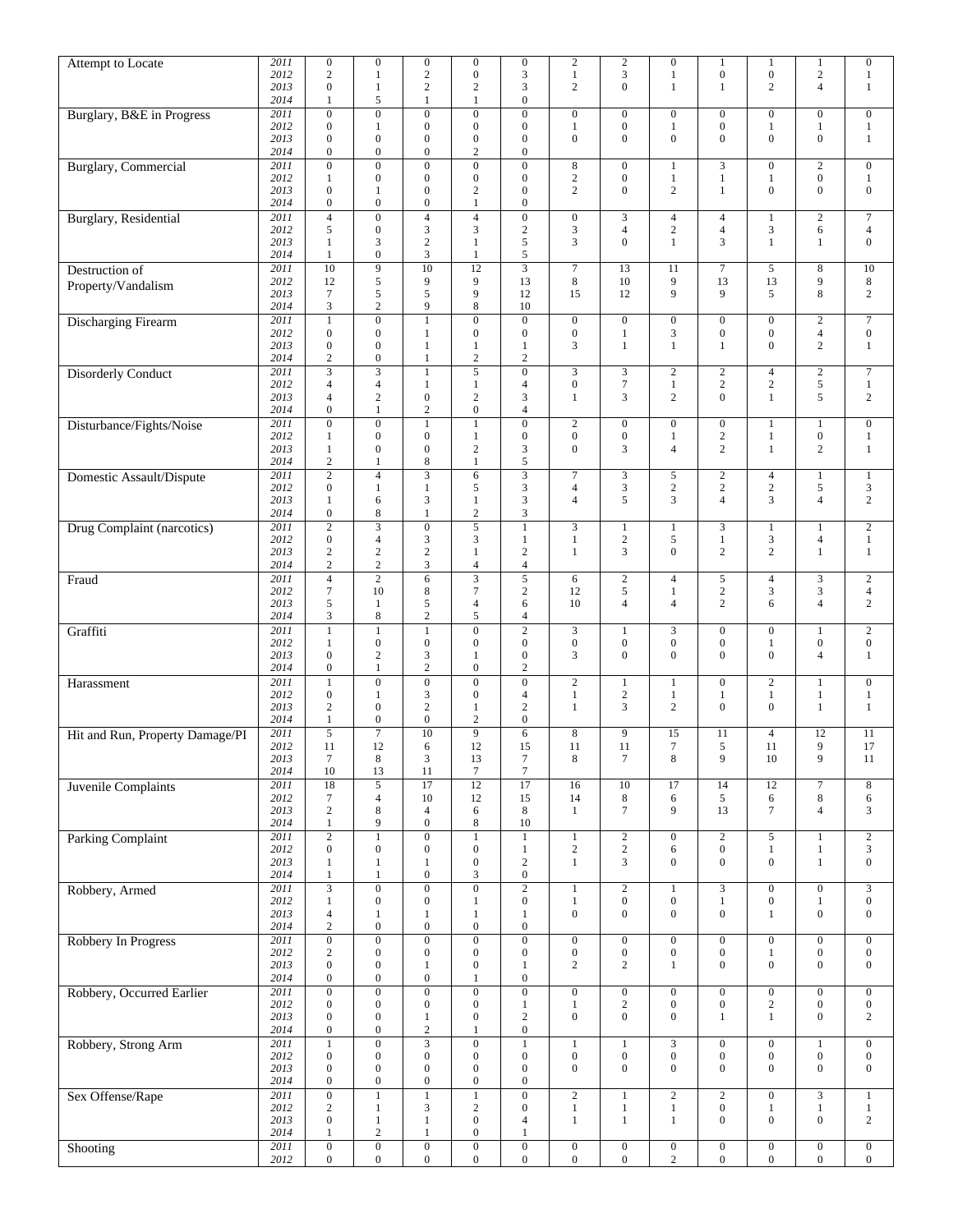|                                             | 2013 | $\mathbf{0}$            | $\boldsymbol{0}$ | $\mathbf{0}$            | $\overline{0}$   | $\boldsymbol{0}$ | $\boldsymbol{0}$ | $\boldsymbol{0}$ | $\boldsymbol{0}$ | $\mathbf{0}$     | $\boldsymbol{0}$ | $\boldsymbol{0}$ | $\mathbf{1}$     |
|---------------------------------------------|------|-------------------------|------------------|-------------------------|------------------|------------------|------------------|------------------|------------------|------------------|------------------|------------------|------------------|
|                                             | 2014 | $\mathbf{1}$            | 1                | $\boldsymbol{0}$        | $\boldsymbol{0}$ | $\boldsymbol{0}$ |                  |                  |                  |                  |                  |                  |                  |
| Stabbing                                    | 2011 | $\mathbf{0}$            | $\overline{0}$   | $\overline{0}$          | $\overline{0}$   | $\mathbf{1}$     | $\boldsymbol{0}$ | $\sqrt{2}$       | $\overline{0}$   | $\overline{0}$   | $\mathbf{0}$     | $\overline{0}$   | $\boldsymbol{0}$ |
|                                             | 2012 | $\boldsymbol{0}$        | $\mathbf{0}$     | $\boldsymbol{0}$        | $\boldsymbol{0}$ | $\mathbf{1}$     | $\mathbf{1}$     | $\mathbf{1}$     | $\boldsymbol{0}$ | $\overline{0}$   | $\boldsymbol{0}$ | 1                | $\boldsymbol{0}$ |
|                                             | 2013 | $\mathbf{0}$            | $\mathbf{0}$     | $\mathbf{0}$            | $\mathbf{2}$     | $\boldsymbol{0}$ | $\mathbf{1}$     | $\mathbf{1}$     | $\mathbf{0}$     | 1                | $\mathbf{0}$     | $\mathbf{1}$     | $\boldsymbol{0}$ |
|                                             | 2014 | $\mathbf{0}$            | $\mathbf{0}$     | $\boldsymbol{0}$        | $\mathbf{1}$     | $\boldsymbol{0}$ |                  |                  |                  |                  |                  |                  |                  |
| Suspicious Activity/                        | 2011 | 82                      | 67               | 85                      | 101              | 47               | 71               | 74               | 72               | 89               | 77               | $\overline{75}$  | $\overline{95}$  |
|                                             | 2012 | 73                      | 77               | 81                      | 66               | 79               | 85               | 58               | 98               | 61               | 99               | 90               | 77               |
| Person/Situation/Vehicle                    |      |                         | 63               |                         | 74               | 67               | 60               | 79               | 98               | 78               | 73               | 69               | 62               |
|                                             | 2013 | 63                      |                  | 59                      |                  |                  |                  |                  |                  |                  |                  |                  |                  |
|                                             | 2014 | 87                      | 116              | 83                      | 99               | 74               |                  |                  |                  |                  |                  |                  |                  |
| Tampering with a motor vehicle              | 2011 | $\overline{\mathbf{3}}$ | $\mathbf{1}$     | $\overline{0}$          | $\mathbf{1}$     | $\boldsymbol{0}$ | $\overline{0}$   | $\mathfrak{Z}$   | $\overline{c}$   | 6                | $\mathbf{1}$     | $\overline{0}$   | $\boldsymbol{0}$ |
|                                             | 2012 | $\boldsymbol{0}$        | $\boldsymbol{0}$ | 1                       | $\overline{c}$   | $\boldsymbol{2}$ | $\mathbf{1}$     | $\sqrt{2}$       | $\overline{4}$   | 1                | $\mathbf{1}$     | 1                | $\mathbf{1}$     |
|                                             | 2013 | $\mathbf{1}$            | $\mathbf{0}$     | $\boldsymbol{0}$        | 3                | $\mathbf{1}$     | 3                | $\overline{7}$   | 3                | 8                | $\mathbf{1}$     | $\mathbf{1}$     | 3                |
|                                             | 2014 | $\mathbf{1}$            | $\mathbf{1}$     | 1                       | $\boldsymbol{0}$ | $\mathbf{1}$     |                  |                  |                  |                  |                  |                  |                  |
| Theft/Stolen/Shoplifting - except           | 2011 | $\overline{30}$         | $\overline{25}$  | $\overline{20}$         | $\overline{29}$  | 14               | $\overline{36}$  | $\overline{34}$  | 29               | 32               | 31               | $\overline{30}$  | $\overline{39}$  |
|                                             | 2012 | 33                      | 31               | 25                      | 32               | 38               | 44               | 32               | 45               | 21               | 28               | 24               | 39               |
| vehicle                                     | 2013 | 27                      | 22               | 26                      | 36               | 44               | 37               | 27               | 43               | 44               | 45               | 40               | 29               |
|                                             | 2014 | 56                      | 18               | 26                      | 23               | 27               |                  |                  |                  |                  |                  |                  |                  |
|                                             |      |                         |                  |                         |                  |                  |                  |                  |                  |                  |                  |                  |                  |
| Vehicle Theft                               | 2011 | $\mathbf{1}$            | $\overline{0}$   | $\overline{\mathbf{3}}$ | $\overline{0}$   | $\mathbf{1}$     | $\overline{4}$   | $\overline{4}$   | $\mathbf{2}$     | $\mathbf{0}$     | $\boldsymbol{0}$ | $\mathbf{1}$     | $\sqrt{2}$       |
|                                             | 2012 | $\mathbf{1}$            | $\mathbf{0}$     | $\overline{c}$          | $\mathbf{0}$     | $\mathbf{1}$     | $\overline{4}$   | $\tau$           | $\boldsymbol{0}$ | $\overline{c}$   | 3                | $\mathbf{0}$     | 3                |
|                                             | 2013 | $\mathbf{1}$            | 1                | $\boldsymbol{0}$        | 1                | $\mathbf{1}$     | $\overline{2}$   | $\overline{c}$   | $\overline{4}$   | $\overline{4}$   | $\mathbf{1}$     | $\mathbf{0}$     | $\mathbf{0}$     |
|                                             | 2014 | $\boldsymbol{0}$        | 1                | $\boldsymbol{0}$        | $\mathfrak{2}$   | $\boldsymbol{0}$ |                  |                  |                  |                  |                  |                  |                  |
| Weapon Complaint/violation                  | 2011 | $\overline{0}$          | $\overline{0}$   | $\overline{0}$          | $\mathbf{1}$     | $\mathbf{1}$     | $\overline{2}$   | $\mathbf{1}$     | $\overline{0}$   | $\mathbf{0}$     | $\boldsymbol{0}$ | $\overline{0}$   | $\mathbf{1}$     |
|                                             | 2012 | $\mathbf{0}$            | $\mathbf{0}$     | $\boldsymbol{0}$        | $\mathbf{1}$     | $\mathbf{1}$     | $\mathbf{1}$     | $\mathbf{1}$     | $\boldsymbol{0}$ | $\mathbf{1}$     | $\mathbf{1}$     | $\mathbf{0}$     | $\boldsymbol{0}$ |
|                                             | 2013 | $\boldsymbol{0}$        | $\mathbf{0}$     | 1                       | $\boldsymbol{0}$ | $\boldsymbol{0}$ | $\boldsymbol{0}$ | $\mathbf{1}$     | $\overline{0}$   | $\overline{0}$   | $\mathbf{1}$     | 1                | $\mathbf{0}$     |
|                                             | 2014 | $\mathbf{0}$            | $\overline{0}$   | $\overline{c}$          | $\overline{0}$   | $\overline{c}$   |                  |                  |                  |                  |                  |                  |                  |
|                                             |      |                         |                  |                         |                  |                  |                  |                  |                  |                  |                  |                  |                  |
| <b>ARRESTS</b>                              |      | Jan                     | Feb              | Mar                     | Apr              | <b>May</b>       | June             | July             | Aug              | <b>Sept</b>      | Oct              | <b>Nov</b>       | <b>Dec</b>       |
|                                             |      |                         |                  |                         |                  |                  |                  |                  |                  |                  |                  |                  |                  |
| Accident, PD/PI                             | 2011 | $\sqrt{2}$              | $\boldsymbol{0}$ |                         | $\sqrt{2}$       | $\boldsymbol{0}$ | $\boldsymbol{0}$ | $\overline{c}$   | 4                | $\boldsymbol{0}$ |                  | $\mathbf{1}$     | $\boldsymbol{0}$ |
|                                             | 2012 | $\boldsymbol{0}$        | $\mathbf{1}$     | $\mathbf{0}$            | $\mathbf{0}$     | $\mathbf{1}$     | $\mathbf{0}$     | $\boldsymbol{0}$ | $\boldsymbol{0}$ | $\boldsymbol{0}$ | $\boldsymbol{0}$ | $\mathbf{1}$     | $\boldsymbol{0}$ |
|                                             | 2013 | $\boldsymbol{0}$        | $\mathbf{0}$     | $\mathbf{0}$            | $\boldsymbol{0}$ | $\overline{c}$   | $\mathbf{0}$     | $\mathbf{0}$     | $\overline{0}$   | $\mathbf{0}$     | 1                | $\mathbf{2}$     | 3                |
|                                             | 2014 | $\boldsymbol{0}$        | $\mathbf{1}$     | $\mathbf{1}$            | $\mathbf{1}$     | $\mathbf{0}$     |                  |                  |                  |                  |                  |                  |                  |
| Assault                                     | 2011 | $\overline{2}$          | $\overline{0}$   | $\mathbf{0}$            | $\mathbf{1}$     | $\mathbf{1}$     | $\boldsymbol{0}$ | $\boldsymbol{0}$ | $\mathbf{1}$     | $\overline{2}$   | $\mathbf{0}$     | $\boldsymbol{0}$ | $\boldsymbol{0}$ |
|                                             | 2012 | $\boldsymbol{0}$        | $\boldsymbol{0}$ | 1                       | $\mathbf{1}$     | $\boldsymbol{0}$ | $\boldsymbol{0}$ | $\mathbf{1}$     | 1                | $\mathbf{1}$     | 1                | $\boldsymbol{0}$ | $\boldsymbol{0}$ |
|                                             | 2013 | $\boldsymbol{0}$        | $\boldsymbol{0}$ | $\mathbf{0}$            | $\boldsymbol{0}$ | $\boldsymbol{0}$ | $\mathbf{0}$     | $\mathbf{0}$     | $\mathbf{0}$     | $\overline{0}$   | 2                | $\boldsymbol{0}$ | $\boldsymbol{0}$ |
|                                             | 2014 | $\mathbf{1}$            | $\boldsymbol{0}$ | 1                       | $\boldsymbol{0}$ | 1                |                  |                  |                  |                  |                  |                  |                  |
|                                             |      |                         |                  |                         |                  |                  |                  |                  |                  |                  |                  |                  |                  |
| Burglary                                    | 2011 | $\overline{2}$          | $\overline{0}$   | $\mathbf{0}$            | $\overline{0}$   | $\overline{0}$   | $\boldsymbol{0}$ | $\boldsymbol{0}$ | $\boldsymbol{0}$ | $\mathbf{0}$     | $\mathbf{0}$     | $\boldsymbol{0}$ | $\boldsymbol{0}$ |
|                                             | 2012 | $\boldsymbol{0}$        | 1                | $\boldsymbol{0}$        | $\boldsymbol{0}$ | $\boldsymbol{0}$ | 1                | $\mathbf{0}$     | $\overline{c}$   | $\boldsymbol{0}$ | $\boldsymbol{0}$ | $\boldsymbol{0}$ | $\boldsymbol{0}$ |
|                                             | 2013 | $\boldsymbol{0}$        | $\mathbf{1}$     | 1                       | $\boldsymbol{0}$ | $\mathbf{1}$     | $\boldsymbol{0}$ | $\mathbf{0}$     | $\mathbf{0}$     | $\overline{0}$   | $\mathbf{0}$     | $\boldsymbol{0}$ | $\boldsymbol{0}$ |
|                                             | 2014 | $\boldsymbol{0}$        | $\boldsymbol{0}$ | $\mathbf{0}$            | 1                | 1                |                  |                  |                  |                  |                  |                  |                  |
| Destruction of Property                     | 2011 | $\overline{0}$          | $\overline{0}$   | $\overline{0}$          | $\overline{0}$   | $\overline{0}$   | $\mathbf{1}$     | $\mathbf{1}$     | $\overline{0}$   | $\mathbf{1}$     | $\mathbf{0}$     | $\overline{0}$   | $\boldsymbol{0}$ |
|                                             | 2012 | $\mathbf{1}$            | $\mathbf{0}$     | $\boldsymbol{0}$        | $\boldsymbol{0}$ | $\mathbf{1}$     | $\boldsymbol{0}$ | $\boldsymbol{0}$ | $\boldsymbol{0}$ | $\boldsymbol{0}$ | 1                | $\boldsymbol{0}$ | $\boldsymbol{0}$ |
|                                             | 2013 | $\mathbf{1}$            | $\boldsymbol{0}$ | $\mathbf{0}$            | $\boldsymbol{0}$ | $\boldsymbol{0}$ | $\boldsymbol{0}$ | $\mathbf{0}$     | $\overline{0}$   | $\mathbf{0}$     | $\mathbf{0}$     | $\boldsymbol{0}$ | $\boldsymbol{0}$ |
|                                             | 2014 | $\boldsymbol{0}$        | $\boldsymbol{0}$ | $\mathbf{0}$            | $\boldsymbol{0}$ | 1                |                  |                  |                  |                  |                  |                  |                  |
| Disturbance/Disorderly Conduct/             | 2011 | $\overline{1}$          | $\overline{2}$   | 1                       | $\overline{4}$   | $\overline{0}$   | $\overline{0}$   | $\overline{2}$   | $\overline{0}$   | $\mathbf{1}$     | $\overline{c}$   | $\overline{2}$   | $\overline{3}$   |
|                                             | 2012 | 3                       | $\mathbf{1}$     | $\mathbf{0}$            | $\mathbf{0}$     | $\overline{c}$   | $\boldsymbol{0}$ | $\overline{4}$   | $\mathbf{1}$     | $\mathbf{1}$     | $\mathbf{1}$     | $\mathbf{1}$     | $\boldsymbol{0}$ |
| Disturbance                                 | 2013 | $\overline{c}$          | $\mathbf{2}$     | $\mathbf{0}$            | $\mathbf{1}$     | $\mathbf{1}$     | $\mathbf{0}$     | $\mathbf{1}$     | $\mathbf{1}$     | $\mathbf{0}$     | $\mathbf{0}$     | 3                | 2                |
|                                             |      |                         |                  |                         |                  |                  |                  |                  |                  |                  |                  |                  |                  |
|                                             | 2014 | $\boldsymbol{0}$        | $\boldsymbol{0}$ | $\overline{c}$          | $\boldsymbol{0}$ | 5                |                  |                  |                  |                  |                  |                  |                  |
| Domestic Assault/Dispute                    | 2011 | $\mathbf{1}$            | $\mathbf{1}$     | $\overline{\mathbf{3}}$ | $\overline{5}$   | $\overline{1}$   | $\overline{3}$   | $\overline{2}$   | $\mathbf{0}$     | $\overline{2}$   | $\overline{3}$   | $\overline{0}$   | $\mathbf{1}$     |
|                                             | 2012 | $\boldsymbol{0}$        | $\mathbf{1}$     | $\mathbf{0}$            | $\overline{4}$   | $\mathbf{2}$     | 3                | $\sqrt{2}$       | $\boldsymbol{0}$ | $\mathbf{1}$     | $\boldsymbol{2}$ | $\mathbf{1}$     | $\mathbf{1}$     |
|                                             | 2013 | $\boldsymbol{0}$        | 5                | $\overline{c}$          | -1               | 3                | $\mathbf{1}$     | 3                | $\overline{c}$   | 3                | 3                | 3                | $\mathbf{2}$     |
|                                             | 2014 | $\boldsymbol{0}$        | $\overline{7}$   | $\mathbf{1}$            | 1                | 1                |                  |                  |                  |                  |                  |                  |                  |
| Drug Complaint                              | 2011 | $\overline{2}$          | $\overline{2}$   | $\mathbf{0}$            | $\overline{5}$   | $\mathbf{1}$     | $\mathbf{1}$     | $\mathbf{0}$     | $\overline{c}$   | $\boldsymbol{0}$ | $\boldsymbol{0}$ | $\boldsymbol{0}$ | $\mathbf{1}$     |
|                                             | 2012 | $\boldsymbol{0}$        | 3                | 1                       | $\sqrt{2}$       | $\boldsymbol{0}$ | $\mathbf{1}$     | 1                | 5                | 1                | $\boldsymbol{2}$ | $\mathbf{1}$     | 1                |
|                                             | 2013 | $\sqrt{2}$              | $\mathbf{1}$     | $\sqrt{2}$              | $\boldsymbol{0}$ | $\mathbf{1}$     | $\mathbf{1}$     | $\overline{3}$   | $\mathbf{0}$     | $\mathbf{1}$     | $\overline{c}$   | $\mathbf{1}$     | $\mathbf{1}$     |
|                                             | 2014 | $\mathbf{1}$            | $\mathbf{2}$     | $\overline{c}$          | 3                | $\overline{c}$   |                  |                  |                  |                  |                  |                  |                  |
| Hit and Run, Property Damage                | 2011 | $\boldsymbol{0}$        | $\boldsymbol{0}$ | $\boldsymbol{0}$        | $\overline{0}$   | $\boldsymbol{0}$ | $\boldsymbol{0}$ | $\mathbf{1}$     | $\overline{2}$   | $\mathbf{1}$     | $\boldsymbol{0}$ | $\boldsymbol{0}$ | $\boldsymbol{0}$ |
|                                             | 2012 | $\boldsymbol{0}$        | $\sqrt{2}$       | $\boldsymbol{0}$        | $\mathbf{1}$     | $\boldsymbol{0}$ | $\boldsymbol{0}$ | $\mathbf{0}$     | $\boldsymbol{0}$ | $\boldsymbol{0}$ | $\mathbf{0}$     | $\boldsymbol{0}$ | $\boldsymbol{0}$ |
|                                             | 2013 | $\boldsymbol{0}$        | $\boldsymbol{0}$ | $\boldsymbol{0}$        | $\mathbf{1}$     | $\boldsymbol{0}$ | $\mathbf{0}$     | $\mathbf{0}$     | $\mathbf{0}$     | $\overline{c}$   | $\boldsymbol{0}$ | $\mathbf{0}$     | $\boldsymbol{0}$ |
|                                             | 2014 | $\boldsymbol{0}$        | $\boldsymbol{0}$ | $\boldsymbol{0}$        | $\mathbf{1}$     | $\boldsymbol{0}$ |                  |                  |                  |                  |                  |                  |                  |
|                                             |      |                         |                  |                         |                  |                  |                  |                  |                  |                  |                  |                  |                  |
| Misc. (attempt to locate, harassment,       | 2011 | $\overline{2}$          | $\overline{4}$   | $\overline{7}$          | $\sqrt{6}$       | 6                | 5                | 6                | $\overline{c}$   | 5                | 6                | 6                | $\mathbf{1}$     |
| trespassing, juvenile, welfare check, etc.) | 2012 | 8                       | $\boldsymbol{0}$ | $\overline{4}$          | $\mathbf{1}$     | $\overline{4}$   | 5                | 6                | 6                | 5                | 5                | 9                | 3                |
|                                             | 2013 | 5                       | 3                | 3                       | 9                | 5                | $\tau$           | 3                | 3                | $\overline{4}$   | 2                | $\overline{4}$   | $\overline{4}$   |
|                                             | 2014 | $\overline{4}$          | $\sqrt{6}$       | 6                       | $\mathfrak{Z}$   | 6                |                  |                  |                  |                  |                  |                  |                  |
| Robbery                                     | 2011 | $\overline{0}$          | $\boldsymbol{0}$ | $\mathbf{1}$            | $\overline{0}$   | $\overline{0}$   | $\overline{0}$   | $\boldsymbol{0}$ | $\overline{3}$   | $\boldsymbol{0}$ | $\boldsymbol{0}$ | $\overline{0}$   | $\boldsymbol{0}$ |
|                                             | 2012 | $\boldsymbol{0}$        | $\boldsymbol{0}$ | $\boldsymbol{0}$        | $\boldsymbol{0}$ | $\boldsymbol{0}$ | $\boldsymbol{0}$ | $\mathbf{0}$     | $\overline{0}$   | $\boldsymbol{0}$ | $\mathbf{0}$     | $\boldsymbol{0}$ | $\boldsymbol{0}$ |
|                                             | 2013 | $\mathbf{1}$            | $\boldsymbol{0}$ | $\mathbf{1}$            | $\boldsymbol{0}$ | $\boldsymbol{0}$ | $\mathbf{0}$     | $\mathbf{0}$     | $\overline{0}$   | $\boldsymbol{0}$ | $\boldsymbol{0}$ | $\boldsymbol{0}$ | $\boldsymbol{0}$ |
|                                             | 2014 | $\boldsymbol{0}$        | $\boldsymbol{0}$ | $\boldsymbol{0}$        | $\boldsymbol{0}$ | $\boldsymbol{0}$ |                  |                  |                  |                  |                  |                  |                  |
| Sex Offense/Rape                            | 2011 | $\overline{0}$          | $\overline{0}$   | $\overline{0}$          | $\overline{0}$   | $\overline{0}$   | $\boldsymbol{0}$ | $\boldsymbol{0}$ | $\overline{0}$   | $\mathbf{0}$     | $\boldsymbol{0}$ | $\overline{0}$   | $\boldsymbol{0}$ |
|                                             | 2012 | $\boldsymbol{0}$        | $\boldsymbol{0}$ | $\boldsymbol{0}$        | $\boldsymbol{0}$ | $\boldsymbol{0}$ | $\boldsymbol{0}$ | $\boldsymbol{0}$ | $\boldsymbol{0}$ | $\boldsymbol{0}$ | $\boldsymbol{0}$ | $\boldsymbol{0}$ | $\boldsymbol{0}$ |
|                                             | 2013 | $\boldsymbol{0}$        | $\mathbf{0}$     | $\boldsymbol{0}$        | $\boldsymbol{0}$ | $\mathbf{1}$     | $\mathbf{0}$     | $\mathbf{0}$     | $\overline{0}$   | $\mathbf{0}$     | $\overline{0}$   | $\boldsymbol{0}$ | $\boldsymbol{0}$ |
|                                             | 2014 | $\boldsymbol{0}$        | $\boldsymbol{0}$ | $\boldsymbol{0}$        | $\boldsymbol{0}$ | $\boldsymbol{0}$ |                  |                  |                  |                  |                  |                  |                  |
|                                             | 2011 | $\overline{0}$          | $\overline{0}$   | $\overline{0}$          | $\overline{0}$   |                  |                  |                  | $\overline{0}$   |                  |                  |                  |                  |
| Shooting                                    |      |                         |                  |                         |                  | $\overline{0}$   | $\overline{0}$   | $\boldsymbol{0}$ |                  | $\mathbf{0}$     | $\boldsymbol{0}$ | $\overline{0}$   | $\boldsymbol{0}$ |
|                                             | 2012 | $\boldsymbol{0}$        | $\mathbf{0}$     | $\boldsymbol{0}$        | $\boldsymbol{0}$ | $\boldsymbol{0}$ | $\mathbf{0}$     | $\boldsymbol{0}$ | $\boldsymbol{0}$ | $\boldsymbol{0}$ | $\boldsymbol{0}$ | $\boldsymbol{0}$ | $\boldsymbol{0}$ |
|                                             | 2013 | $\boldsymbol{0}$        | $\boldsymbol{0}$ | $\boldsymbol{0}$        | $\boldsymbol{0}$ | $\boldsymbol{0}$ | $\mathbf{0}$     | $\mathbf{0}$     | $\mathbf{0}$     | $\mathbf{0}$     | $\mathbf{0}$     | $\boldsymbol{0}$ | $\boldsymbol{0}$ |
|                                             | 2014 | $\boldsymbol{0}$        | 1                | $\boldsymbol{0}$        | $\boldsymbol{0}$ | $\boldsymbol{0}$ |                  |                  |                  |                  |                  |                  |                  |
| Stabbing                                    | 2011 | $\overline{0}$          | $\boldsymbol{0}$ | $\boldsymbol{0}$        | $\overline{0}$   | $\overline{0}$   | $\boldsymbol{0}$ | $\mathbf{1}$     | $\mathbf{0}$     | $\mathbf{0}$     | $\boldsymbol{0}$ | $\boldsymbol{0}$ | $\boldsymbol{0}$ |
|                                             | 2012 | $\boldsymbol{0}$        | $\boldsymbol{0}$ | $\boldsymbol{0}$        | $\boldsymbol{0}$ | $\boldsymbol{0}$ | $\mathbf{1}$     | $\boldsymbol{0}$ | $\boldsymbol{0}$ | $\boldsymbol{0}$ | $\boldsymbol{0}$ | $\mathbf{1}$     | $\boldsymbol{0}$ |
|                                             | 2013 | $\boldsymbol{0}$        | $\boldsymbol{0}$ | $\boldsymbol{0}$        | $\sqrt{2}$       | $\boldsymbol{0}$ | $\boldsymbol{0}$ | $\mathbf{1}$     | $\overline{0}$   | $\mathbf{0}$     | $\mathbf{0}$     | $\boldsymbol{0}$ | $\boldsymbol{0}$ |
|                                             | 2014 | $\boldsymbol{0}$        | $\boldsymbol{0}$ | $\boldsymbol{0}$        | $\boldsymbol{0}$ | $\boldsymbol{0}$ |                  |                  |                  |                  |                  |                  |                  |
| Suspicious                                  | 2011 | $\overline{4}$          | $\mathbf{1}$     | $\overline{4}$          | $\overline{3}$   | $\overline{2}$   | $\overline{3}$   | $\mathfrak{S}$   | 5                | $\overline{7}$   | $\sqrt{2}$       | $\overline{4}$   | $\overline{4}$   |
| Activity/Person/Situation/Vehicle           | 2012 | 3                       | $\tau$           | $\overline{4}$          | $\mathbf{1}$     | 5                | $\mathfrak{Z}$   | $\mathbf{1}$     | 6                | $\boldsymbol{0}$ | 3                | $\overline{c}$   | 3                |
|                                             | 2013 | $\sqrt{2}$              | $\sqrt{2}$       | $\mathbf{1}$            | $\mathfrak{Z}$   | $\sqrt{2}$       | $\mathbf{1}$     | 1                | 1                | 4                | 6                | $\boldsymbol{0}$ | $\mathbf{1}$     |
|                                             | 2014 | $\mathfrak{Z}$          | $10\,$           | 3                       | $\overline{4}$   | $\mathbf{1}$     |                  |                  |                  |                  |                  |                  |                  |
| Theft/Stolen/Shoplifting                    | 2011 | $\overline{\mathbf{3}}$ | 5                | $\overline{4}$          | $\sqrt{5}$       | $\overline{2}$   | $\boldsymbol{7}$ | 10               |                  | 6                | 8                | 8                | 10               |
|                                             | 2012 | $\boldsymbol{7}$        | 14               | 3                       | 5                | $12 \,$          | 9                | 3                | $\frac{3}{9}$    | $\overline{c}$   | $\mathfrak{Z}$   | $\boldsymbol{0}$ | 8                |
|                                             |      |                         |                  |                         |                  |                  |                  |                  |                  |                  |                  |                  |                  |